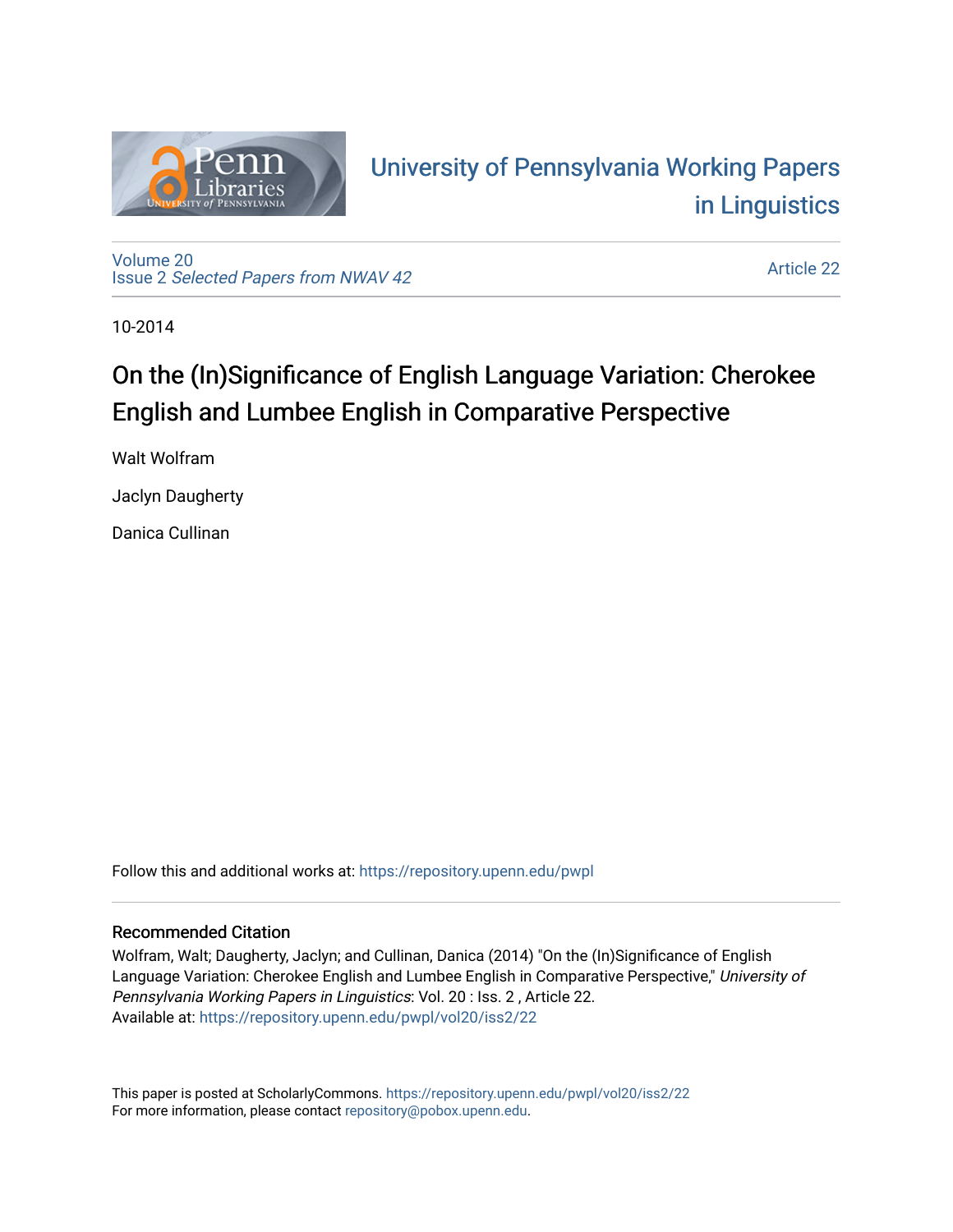# On the (In)Significance of English Language Variation: Cherokee English and Lumbee English in Comparative Perspective

# Abstract

The Eastern Band of Cherokee in the western mountains of North Carolina and the Lumbee Indians in the eastern sand hills of North Carolina represent two of the most significant American Indian groups east of the Mississippi River, but the symbolic role of English language variation differs dramatically. Descriptive sociolinguistic and perceptual studies demonstrate the uniqueness of Lumbee English as an ethnolinguistic repertoire. The English spoken by the Cherokee is strongly influenced by vernacular Southern Appalachian English, complemented by some substrate features from Cherokee that results in a variety of "Cherokee English." The narrative analysis of more than 20 hours of video footage in terms of space, place, and identity indicates that the groups share the construct of "Talking Indian" but in contrastive ways. For the Lumbee, an ethnicized repertoire of English is embraced as "Indian Talk" whereas the Eastern Band of Cherokee define this construct exclusively as a discrete, endangered heritage language that erases variation in English. The analysis indicates that "place as location" and "place as meaning" are integrated and interactive. Meaning may be emplaced in physical region but it can also supersede it. The comparison further illustrates that a dynamic, critical historical perspective and interactive discourse are critical to the perspective of Heimat in language variation, and that interpretive forms of ethnographic study are complementary to the quantitative study of language variation.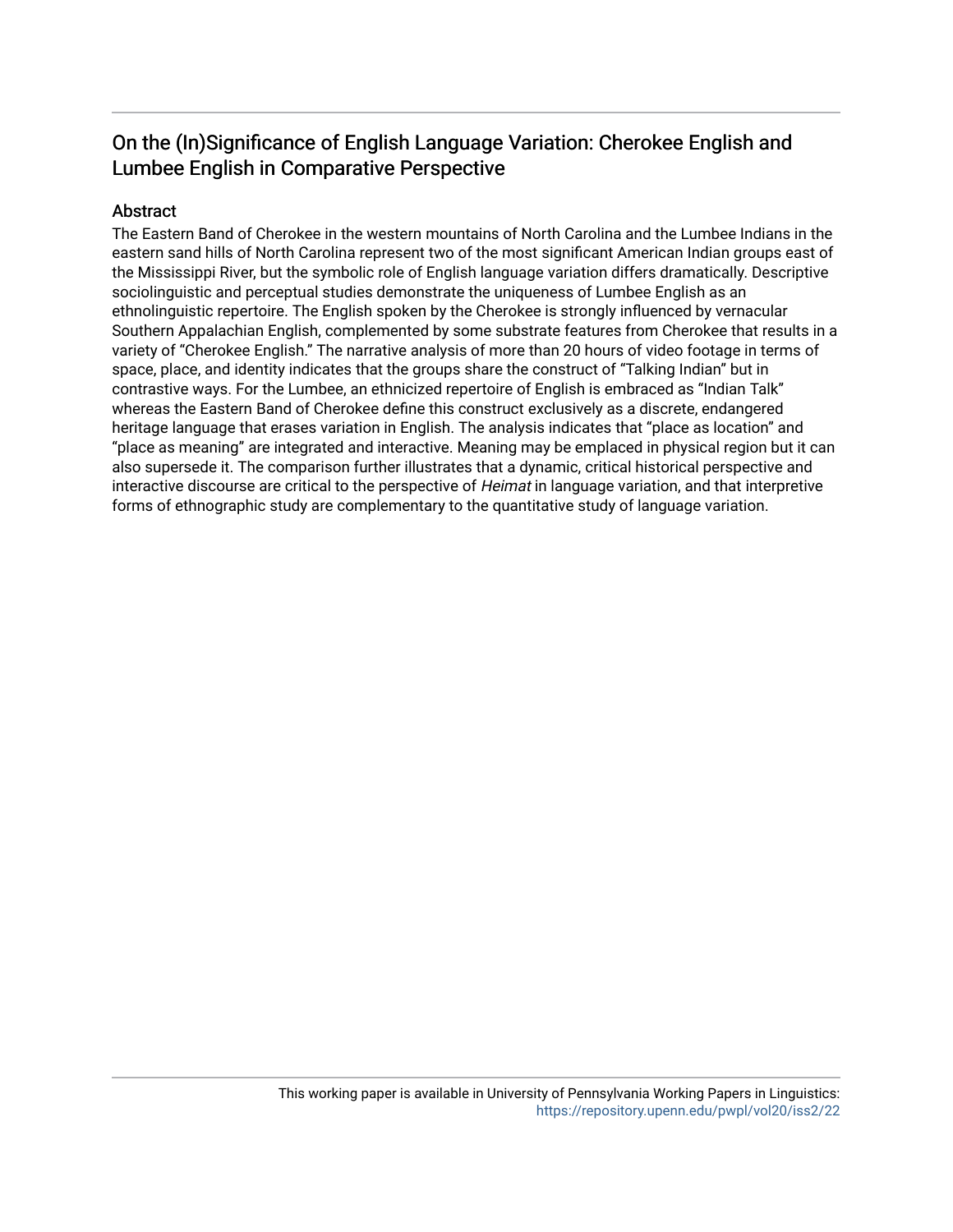### **On the (In)Significance of English Language Variation: Cherokee English and Lumbee English in Comparative Perspective**

#### **Walt Wolfram, Jaclyn Daugherty, and Danica Cullinan\***

#### **1 Introduction**

While the increasing quantitative sophistication of variation analysis over the past half-century has been a hallmark achievement, the quest for the explanation of these differences remains one of its greatest challenges. What do differences signify in terms of meaningful social behavior on an individual and group level, and what additional kinds of data might be needed to justify a sociolinguistic interpretation of differences? In early, structural variationist approaches, the interpretation was largely *post-hoc* and *ad hoc*, as sociolinguists attempted to explain how significant differences between predetermined groups might be explained socially (e.g., Labov 1966, Wolfram 1969, Trudgill 1973). But the successive waves of variationism, particularly the so-called "third-wave approach" (Eckert 2012), seems dedicated to going beyond broad correlations between social groups and language variation by examining how social meaning is constructed in unfolding interactions in which a full range of historical, cultural, and ideological issues come into play (e.g., Mendoza Denton 2008). Accordingly, qualitative discourse analysis as well as a broad net of sociohistorical and sociocultural context and circumstance may inform interpretation as we attempt to explain the social meaning of language variation.

In this presentation, we compare the social meaning of English language varieties in disparate groups of Native American Indians in North Carolina as they relate to space and place. The Eastern Band of Cherokee in the western mountains of North Carolina and the Lumbee Indians in the eastern sand hills of North Carolina represent two of the most significant American Indian groups east of the Mississippi River. Descriptive sociolinguistic (Wolfram and Dannenberg 1999, Wolfram, Dannenberg, Knick, and Oxendine 2002) and perceptual studies (Hammonds 2000) demonstrate the uniqueness of Lumbee English as an ethnolinguistic repertoire. The English spoken by the Cherokee is strongly influenced by vernacular Southern Appalachian English, complemented by some substrate features from Cherokee (Anderson 1999, Coggshall 2008), also resulting in a distinctive variety of "Cherokee English." Given the broader and local contexts of these respective tribes, how does their English variety fit into their respective identities? We explain the differential interpretation of English language variation by the Cherokee and Lumbee in terms of their respective historical language contexts, their tribal status, and their locally constructed language ideologies, showing how an extended social and historical framework contextualize their perspectives on English language variation. In particular, we show how references to spatial language and homeland language variety help shape their differing language identities.

#### **1.1 The Lumbee Indians of Robeson County**

The Lumbee Indians are the largest Native American Indian group east of the Mississippi River, the largest non-reservation tribe in the United States, and arguably the most debated group in terms of their tribal status. Approximately 45,000 Lumbee Indians live in Robeson County, NC, in a stable tri-ethnic situation where approximately 40 percent of the population is Lumbee, 35 percent European American, and 25 percent African American. The location of Robeson County is given in Figure 1.

 <sup>\*</sup>Support for this project was provided by NSF grants SBR-961633 and ESI-0354711. Danica Cullinan and Neal Hutcheson were responsible for collecting the video footage and Jaclyn Daugherty carried out the discourse analysis reported here (Daugherty 2014). We are especially indebted to the members of the Eastern Band of Cherokee Indians and the Lumbee Indians for their gracious assistance and cooperation throughout this project, as well as to the staff of the North Carolina Language and Life Project for feedback and support.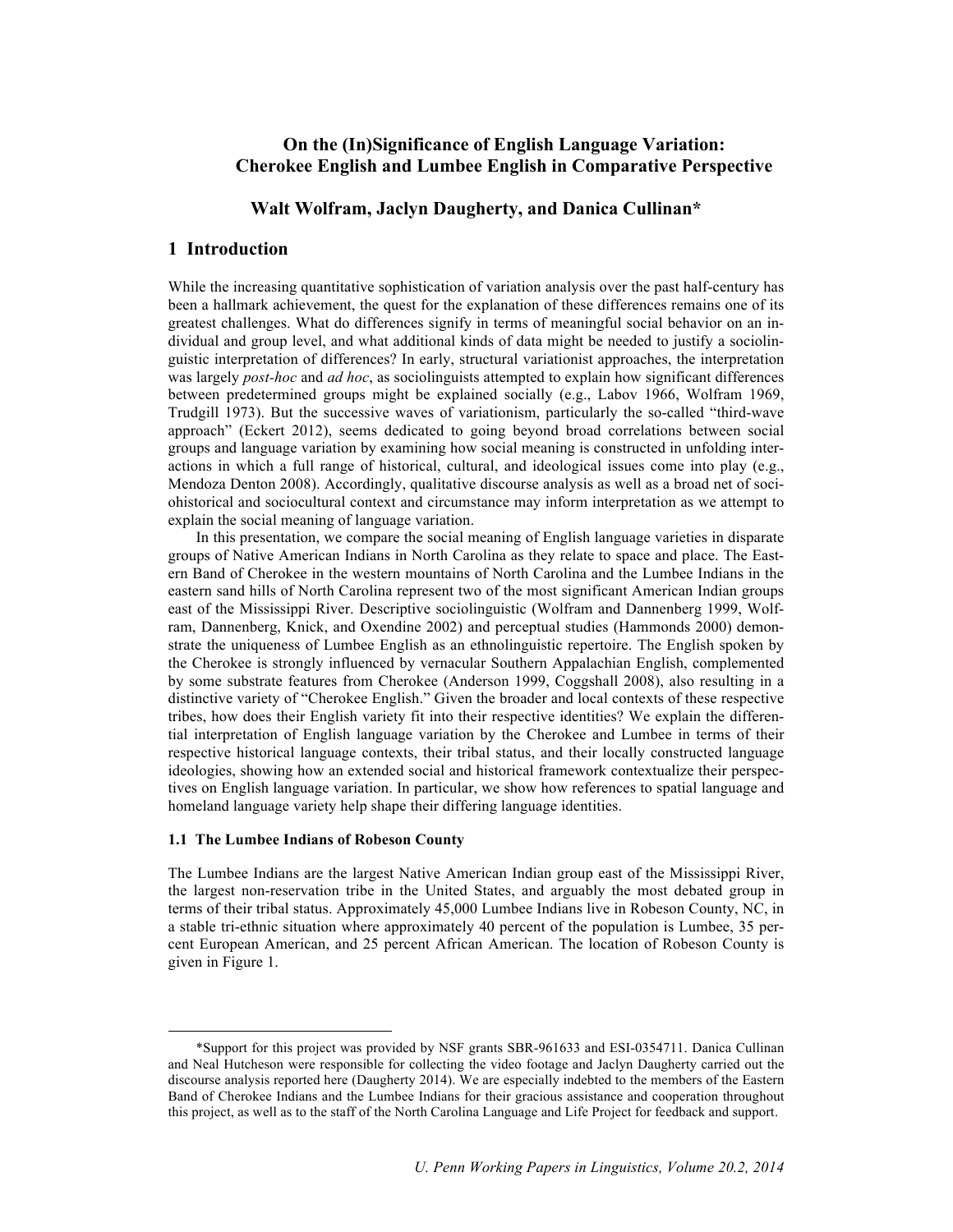

Figure 1. Location of Robeson County.

Their quest for federal recognition has been a long, arduous journey, starting in the 1880s and continuing to the present. In 1885, the North Carolina General Assembly recognized the Indians of Robeson County as Croatan, an American Indian tribe, preceding even the recognition of the Cherokee in North Carolina. Just a few years later, in 1888, the Lumbee petitioned the U.S. government for recognition and assistance. They were denied by the Bureau of Indian Affairs due to a lack of funding, the start of a series of failed petitions for federal recognition that have routinely taken place since then. Finally, in 1956, they were officially recognized by a congressional act that ironically managed yet again to underscore their marginal status. The Lumbee Recognition Act, H.R. 4656, recognized the Lumbee as having American Indian origins and designated them as the Lumbee Indians of North Carolina, but stipulated that "nothing in this Act shall make such Indians eligible for any services performed by the United States for Indians because of their status as Indians." Since that time, new petitions for full recognition have been submitted, and there is currently yet another petition to gain full recognition under consideration as this article is published (Senate April 2013, House of Representatives October, 2013).

Without doubt, part of the Lumbee struggle for federal recognition is related to their historical language situation. If the Lumbee had a heritage language that they still used, or that they were familiar with, their argument for full federal recognition would have been settled in their favor long ago. The historical circumstances surrounding the Lumbee, however, make it difficult to trace the roots of their indigenous, ancestral language. Little documentation of the languages of the Lumbee River region (currently called "Lumber River") exists, and linguists can't even be certain about what language or languages the Lumbee spoke in the past. By the mid-1700s, the Lumbee apparently were no longer reliant exclusively on their ancestral language for communication, at least in their interactions with outsiders, and that would have masked their ancestral language roots. An additional problem comes from the cultural dynamics of the area. According to archeological and linguistic evidence, the Lumbee River region was a zone of cultural interaction for different American Indian groups, so that it is quite possible that the Lumbee community developed not from a single, unitary cultural group but from a conglomerate of American Indians.

Though the Lumbee lost their ancestral language generations ago, they have developed a variety of English that is ethnolinguistically marked as "Lumbee English," described in a number of descriptive studies by researchers (Wolfram and Dannenberg 1999, Wolfram et al. 2002, Dannenberg 2002). Furthermore, it is a local variety that the Lumbee identify perceptually (Wolfram et al. 2002) and explicitly recognize.

#### **1.2 The Eastern Band of Cherokee Indians**

The Eastern Band of Cherokee Indians (pop. approximately 13,000) are a fully recognized federal tribe who reside across different counties in Western North Carolina (Qualla Boundary in Swain, Jackson, Haywood Counties) as well as in smaller, non-contiguous sections (Snowbird and Tomotla in Cherokee and Graham County). The location of the tribal lands in western North Carolina are given in Figure 2.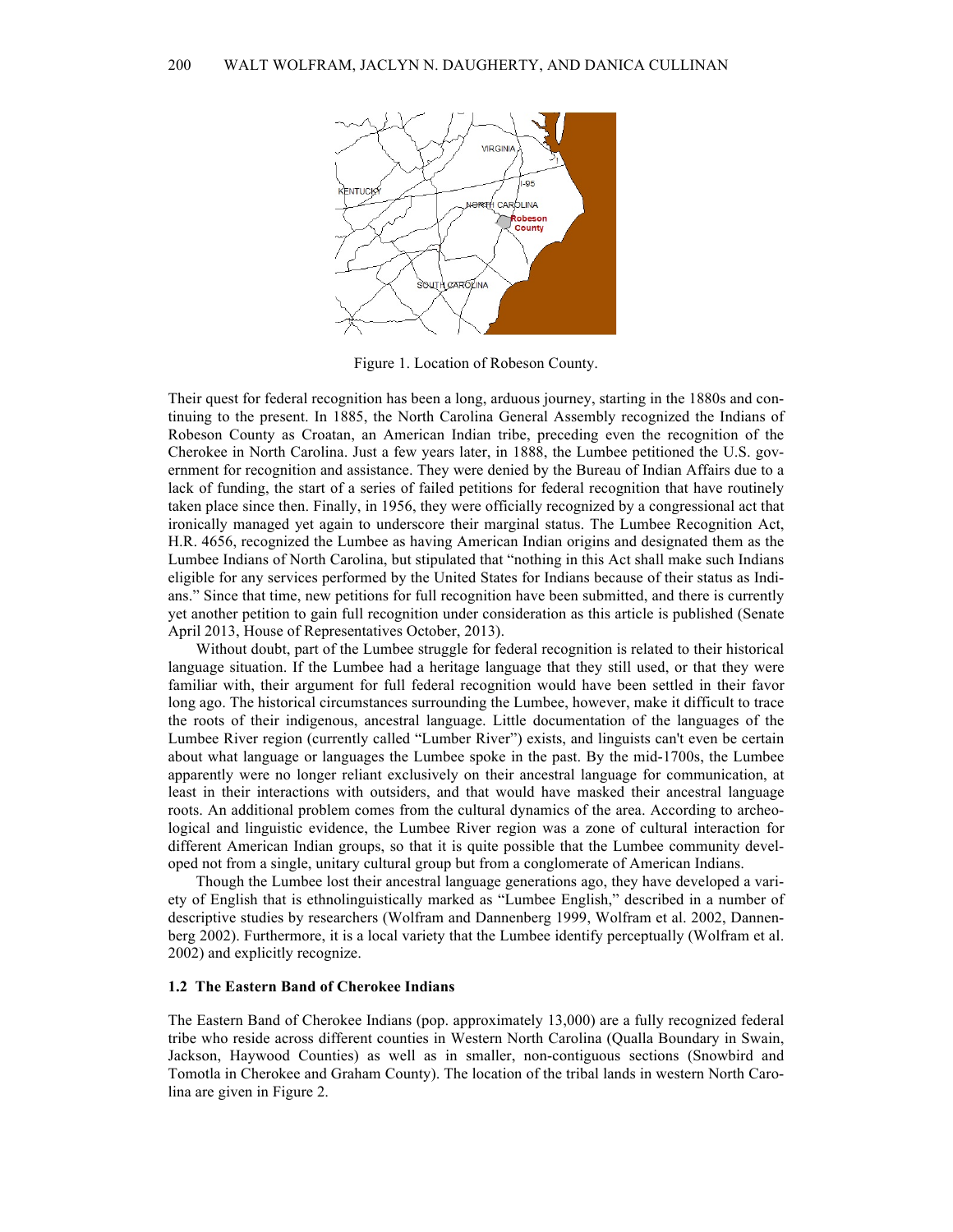

Figure 2. Cherokee Tribal Trust.

Most of the Cherokee residents are descended from those who escaped the infamous "Trail of Tears" Indian removal initiated under President Andrew Jackson in the 1830s. Though their land, which is interspersed among land owned by non-Indians, is often referred to as a "reservation," it is, in fact, a "land trust" since it was purchased from the government by the Cherokee rather than given to them (Wolfram and Reaser 2014). The Cherokee are well-known for their establishment of a syllabary in the 1820s and their high literacy rates in the mid-1800s. In fact, 90 percent of the Cherokee were literate, making them the most highly literate group in America at the time; American-born European Americans as a group did not reach this level for another fifty years, and America as a whole took until 1910 to reach that level of literacy. Among those currently enrolled in the Eastern Band of Cherokee, fewer than 10 percent speak the language with moderate proficiency, and a much smaller percentage speak it fluently. Current estimates of native Cherokee speakers range from 200 to 300, notwithstanding a strong movement to revitalize the language than includes a Cherokee immersion school and mandatory classes in Cherokee in the local schools in Qualla Boundary (Cullinan and Hutcheson 2014).

At the same time, the regional variety of English accommodated by the Cherokee is full of Southern Highland dialect traits used in Western North Carolina (Anderson 1999). The accommodation of these Southern traits, even among native speakers of Cherokee who learned English as a second language, is highly salient to linguists and outsiders. For many bilingual Cherokee speakers, strong regional accommodation co-exists with transfer structures from Cherokee, resulting in a unique variety or an ethnolinguistic repertoire that might be identified as "Cherokee English." Cherokee English, however, is not considered a "homeland variety" that shapes American Indian identity.

### **2 Space, Place, and Identity**

The question of physical and phenomenological space and place is one of the emerging issues in understanding the notion of language variety in the context of a speech community. As Benwell and Stoke (2006:211) note, "Not only do people make spaces, but spaces also make people, by constraining them but also offering opportunities for identity construction." Space and place are similar concepts, though space serves as a relatable, two-dimensional abstraction, while places serve as functional nodes within that space (Rohkrämer and Schultz 2009). Physical places are also socially constructed, and it is necessary to consider place as not just a demographic fact about a speaker, but as an ideological construct that is created through interaction (Johnstone 2013). Social lives unfold within these symbolic and material environments and allow individuals the opportunity to construct an identity on the basis of region or nationality (Benwell and Stokoe 2006, Wallwork and Dixon 2004). At the same time, a group consciousness based on space and place can shape an idealized group membership, by justifying the inclusion or exclusion of particular categories of persons (Benwell and Stokoe 2006). This sense of inclusion can encompass a group's shared sense of belonging based on a commonly shared heritage—or *Heimat* (Rohkrämer and Schultz 2009). *Heimat* protects "the self by stimulating identification whether with family, locality, nation, folk or race, [or] native tongue" (Rohkrämer and Schulz 2009:1344) and ties these culturally symbolic aspects to a physical homeland. Thus, a homeland becomes imbued with mul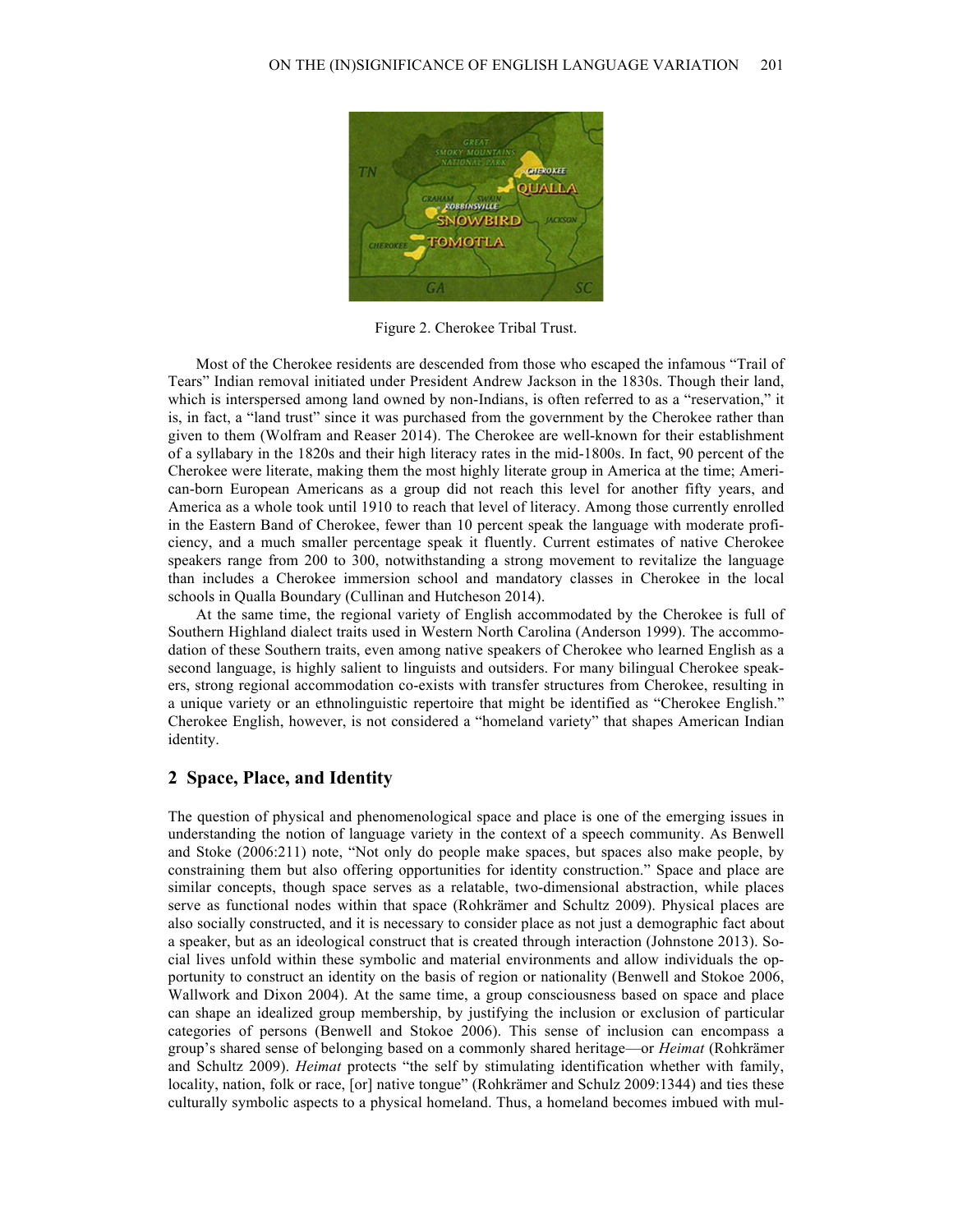tiple social meanings for group members but can become a site of transgression or resistance in the reproduction of marginalized groups or outsider identities (Sibley 1995).

Because space and place are important in shaping individual and group identities, the social meanings and values that are instilled within that place can be examined within personal narratives (De Fina 2010). Just as narrators can index their positioning with respect to social categories such as gender, race, and ethnicity (De Fina et al. 2006, Bucholtz 1999), "a positioning of someone who is of a place can connect a speaker to the established meanings and identities of that place" (Taylor 2003:193). De Fina (2010) observes that it is important to look at the linguistic strategies narrators use to convey the social meaning of place and how they index subjective positions within personal narratives, considering how deictic shifts allow a narrator to construct place and through this construction and address a range of questions. In this analysis, we apply De Fina's methodology to examine the importance of spatial language and homeland language variety in constructing an ethnic group notion of *Heimet* as related to identity. The personal narratives come from members of the Lumbee and Cherokee tribes of North Carolina—both of which convey differing notions of *Heimet*. In this discussion, a selected set of narratives are selected; a more complete inventory of narratives is included in Daugherty (2014).

The analysis of the spatial language of narratives for the comparison is based on video footage of interviews conducted with various tribal members filmed by producers Neal Hutcheson and Danica Cullinan of the North Carolina Language and Life Project. The Lumbee footage is represented in the documentary *Indian by Birth: The Lumbee Dialect* (Hutcheson 2001) and Cherokee footage is from three different sources: out-take footage from the Cherokee vignette from *Voices of North Carolina* (Hutcheson 2005), footage used to produce a forthcoming documentary on the Cherokee language revitalization (Cullinan and Hutcheson 2014), and natural conversations with tribal members in the process of collecting footage for the production of the current documentary. More than 20 hours of documentary footage were reviewed and discussions relevant to spatial language and language identity were transcribed for comparison and analysis.

#### **3 Lumbee Spatial Language and Identity**

In examples (1) through (3), we provide several representative narratives related to spatial language that separate the Lumbee from outsiders while emphasizing the importance of speaking Lumbee English to symbolize Lumbee group identity.

- (1) Lumbee male, born 1963, teacher and store owner
	- 01 I went with a friend to church to see a Christmas play last year
	- 02 and this *white gentleman* who was *from Hamlet or Rockingham* went
	- 03 with us, and he thought the preacher was *speaking in tongues*
	- 04 But he was actually *speaking in Lum*

The narrator uses spatial language and identity to situate an outsider ("*from Hamlet or Rockingham*" and "*white gentleman,*" line 02). Racial categorizations alone would not be sufficient for positioning the figure as an outsider without the spatial language, as there is also a white population in Robeson County. But by positioning the figure from outside of Robeson County, the speaker also positions him outside of the Lumbee cultural meanings that are associated with Robeson County as well (Taylor 2003). The narrator expresses the character's outsider status further by noting that the character did not understand the Lumbee dialect, thus implying that he is a speaker of an oppositional variety. In Robeson County, tribal membership is not only tied with space, but a distinct tribal dialect that is spoken within the community space. The term *Lum* "is reserved for those who have identified with their Lumbee cultural heritage; it also indicates a sense of community and peoplehood that distinguishes it. In effect, it "stimulat[es] identification … with locality" and ties into the symbolic notion of *Heimet* (Rohkrämer and Schulz 2009).

The narrative in (2) highlights how outsiders from the dominant culture may create opposition when expressing their views against the Lumbee dialect.

- (2) Lumbee male, born in 1946, preacher:
	- 05 We'd always heard, teachers that would come *from outside the*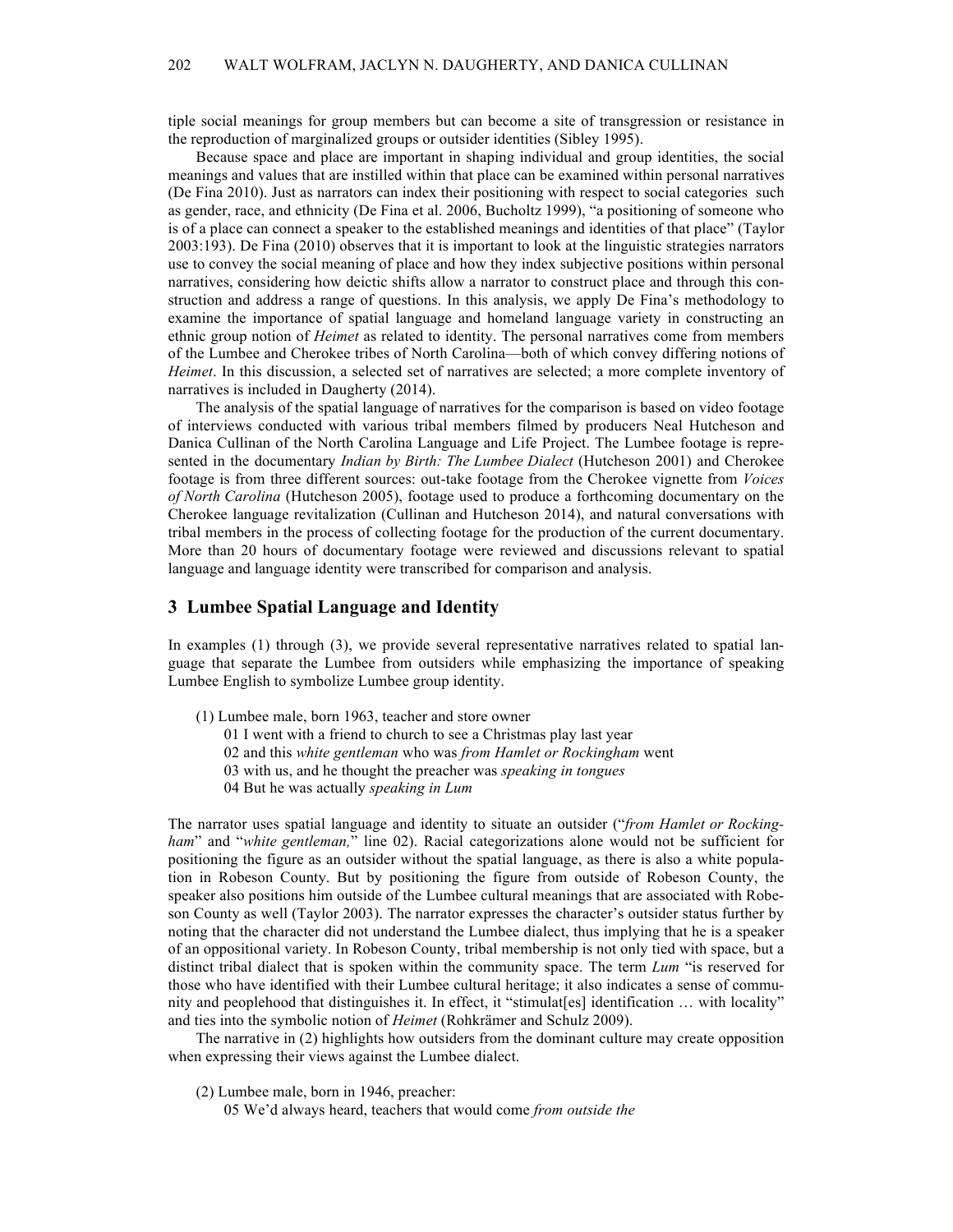06 *community* would really downgrade …the words we would use was just

07 not proper. And you'd be punished in certain cases. A *Lum, that's just*

08 *lingo*, that's *just belonging*. When you say you're a *Lum…that's*

09 *identity*…But you get anywhere outside *this immediate area,* people

10 they know it's different. They know it's something they've never heard

11 before and a lot of times they're fascinated by it.

As is implied by the narrator, the dialect used by the Lumbee population of Robeson County signifies belonging and identity ("*A Lum, that's just lingo, that's just belonging*" lines 7 and 8). Those who are not from the community have a reductionist attitude toward the dialect, and are thus recognized as outsiders. The narrator also makes a clear distinction that "from outside the immediate area" (line 9) would find their dialect distinct, thus confirming their outsider status at the same time that it localizes the dialect spatially. Because the outsiders (teachers) in this passage degrade the dialect in an institutional setting, we can assume that they speak a more institutionalized, mainstream variety of English — one that is likely more esteemed than the Lumbee dialect. In this example, the homeland of Robeson County becomes a site of transgression when outsider identities bring their conflicting views opposed to the native language variety into the Lumbee homeland (Sibley 1995).

The role of community space is not limited to other racial groups; it can be applied to marginalized Lumbee as well. In (3) a Lumbee from Robeson County addresses the status of the wellknown actress Heather Locklear, whose paternal grandfather was from Robeson County.

(3) Lumbee male born circa 1950s, youth leader and artist

12 this Heather Locklear thing *Heather Locklear ain't no Lum* I don't care

13 what nobody says I don't care if her *grand-daddy, great grand-daddy* 

14 *came from* here she's *never lived as a Lum she's never been involved* 

15 *in this community* she's never certainly had to experience the things that

16 is just gonna be part of your life experience if you're Lum and you know if

17 you *live in Robeson County* so it's hard for me to see somebody like that

18 as a Lum. To me, it's got to be, you just got to *be a part of this* 

19 *community, even if it is from a distance,* you know, so I guess it's got to

20 be genetics and culture

The narrator in this passage equates the geographical space of Robeson County with cultural heritage, "I don't care if her grand-daddy or great grand-daddy came from here, she's never lived as a Lum" (lines 13 and 14). He mentions that she has never been involved in "this community," and to him, a group member must be a part of "this community." By using spatial language such as "here" and "this community" (lines 15, 18 and 19) and pairing these with the word "Lum" (lines 12, 14, 16 and 18) the speaker solidifies his group membership by making his spatial orientation in the community one of clear-cut group membership. He then notes that Heather Locklear cannot claim Lumbee tribe membership because she does not understand what it's like to "live in Robeson County" (line 17). Living in Robeson County is critical to group membership and highlights its symbolic significance to the group (De Fina 2010). However, there is some negotiation of group identity in the final line, when the speaker notes that one has to be a "part of this community, even if it is from a distance" (line 19). The speaker uses space to note that despite spatial distance, it is still possible to be a part of the tribe, thus emphasizing how material space coordinates are imbued with larger social meanings (De Fina 2010). Spatial distance from Robeson County, in the opinion of this speaker, does not alone indicate outsider status, as participation in the community is possible even "at a distance."

Participation in and proximity to the Robeson County community is not just important to group membership—but it is a qualification on a larger tribal scale. For example, Lumbee Tribal rolls require either historical or present day tribal contact. Historical contact can be demonstrated through a Lumbee's attendance of a Lumbee Indian public school prior to desegregation or by membership to a Lumbee church. Present day contact, however, consists of frequent visitation to the tribal territory and knowledge of "Lumbee churches, schools and communities," as well as a "knowledge of community-based and/or tribal leadership" as indicated in the Tribal Enrollment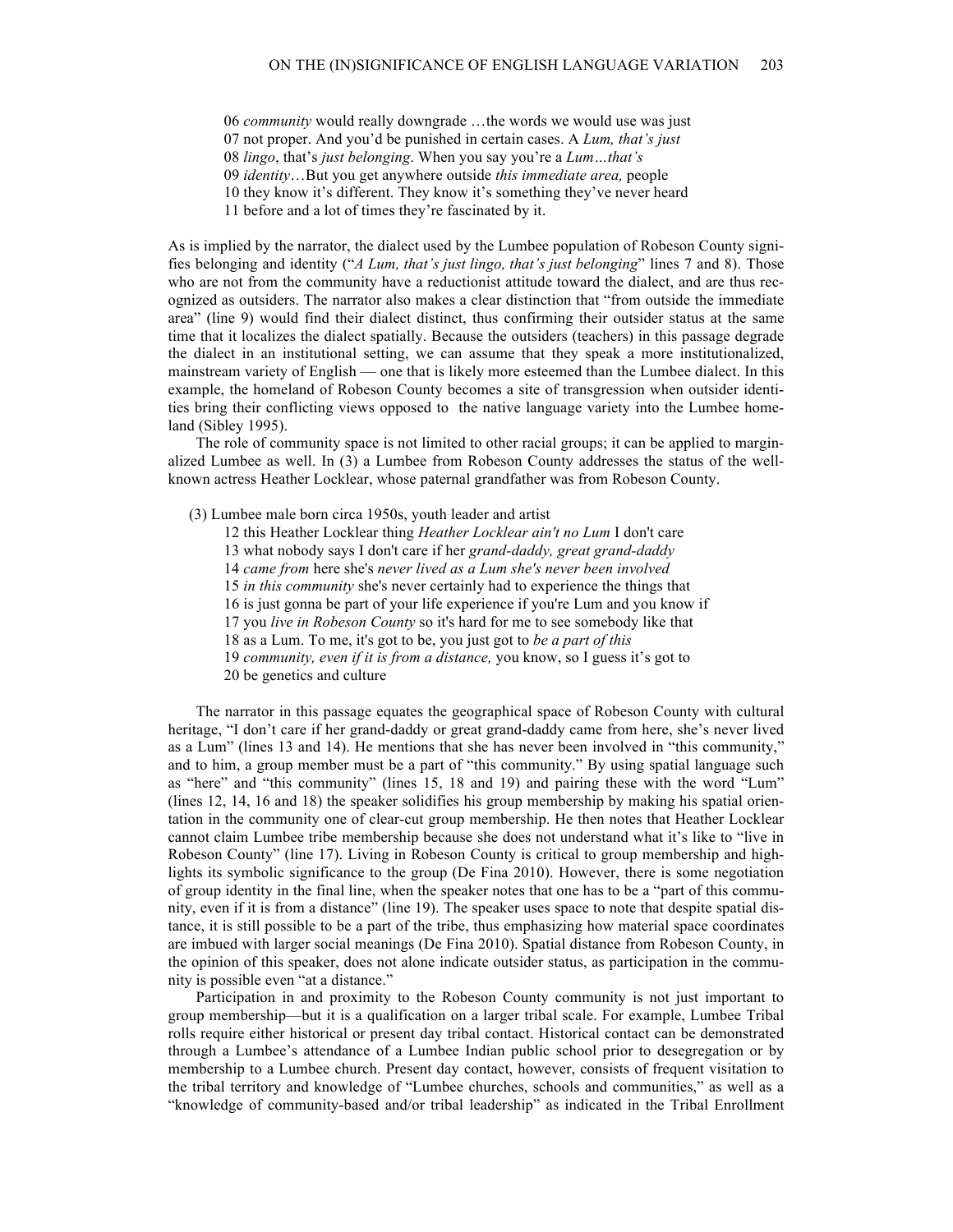Ordinance Act, January 21, 2010). Lumbees must be historically or currently involved in the community, which includes regular visitation to the tribal territory of Robeson County. The inclusion of tribal territory visitation in the Ordinance Act reflects the larger social meanings that pervade the physical place/social space of Robeson County—allowing the Lumbee to officially construct tribal identities based on the material environment (Benwell and Stokoe 2006, Paasi 2001, Wallwork and Dixon 2004).

#### **4 Cherokee Spatial Language and Identity**

We now consider several examples from Cherokee speakers. In the narration excerpted in 4, an elderly Cherokee woman discusses how Cherokee was the only language she knew until she played with English-speaking kids.

(4) Elderly Cherokee (Qualla Boundary) (born circa 1930) *I didn't learn how to speak any [English] until I was ten years old* I talked Cherokee all the time. I had some friends *up the road* we'd play around with some people that lived *up the road* they'd *come down* and visit us then we'd *go up* there and play with them I'm just…being around *them white kids* and I just learned my speech that way.

This speaker uses spatial language in a way that separates the "white kids" in line 25 from her Cherokee home place. She explains that she didn't learn English until she visited her friends *up the road*. These "white kids" also come *down* (line 24) and visit her, but then she would go *up the road* (lines 22, 23). The speaker notes that the English-speaking children lived upward in relation to her three times. It is through this spatial language that the narrator indicates distance between her Cherokee home and the "white kids," though it also implies social hierarchy. Note that the narrator has positioned the home of the English speakers above her in relation to her Cherokee home. The spatial language of this narrative implies her awareness of the dominant culture—one that is spatially above her own. This spatial language is used with respect to language as well this Cherokee speaker didn't learn English until she was ten years old — though English quickly became the dominant language of the community thanks to Cherokee boarding schools that forbade the Cherokee to speak their native language and immersed them in the English language and culture. English language and culture was positioned above those of the Cherokee, and the implications of this dominance is reflected in the spatial language of this narrator. At the same time, the spatial language the speaker uses keeps her and the "white children" separate, by noting that the children would travel "up" or "down" the road to visit one another, though she never spatially mentions them as being on the "same" road. Cherokee language (and the implied culture) was found within the speaker's home while English was spoken elsewhere. The narrator spatially confirms her membership in the Cherokee tribe and designates the English speakers as outsiders; they are clearly separate from each other within her narrative.

In the narration in (5), a Cherokee from the Snowbird community of Robbinsville, North Carolina, discusses her status in the community. The Snowbird community still has a relatively high percentage of "full-blooded" Cherokee (Neely 1991) based on a quantum blood definition for tribal status. In this context, spatial language is used to discuss the distribution of tribal people and non-Indians.

(5) Female Cherokee (Snowbird) born between 1950-60, manager of Snowbird Library

27 Well *we live among the non-Indians*. Our lands are

28 Uh, it's not just tribal land. It's sort of *mixed in with the non-Indians* so

29 And to me it seems like we get along real well with them and still keep our

30 traditions which is very unusual. Our tribal lands will be *over here* and

31 There won't be none *'til way over here*. So it borders our tribal lands.

32 So you might have *an Indian family here* and *a non-Indian family here*.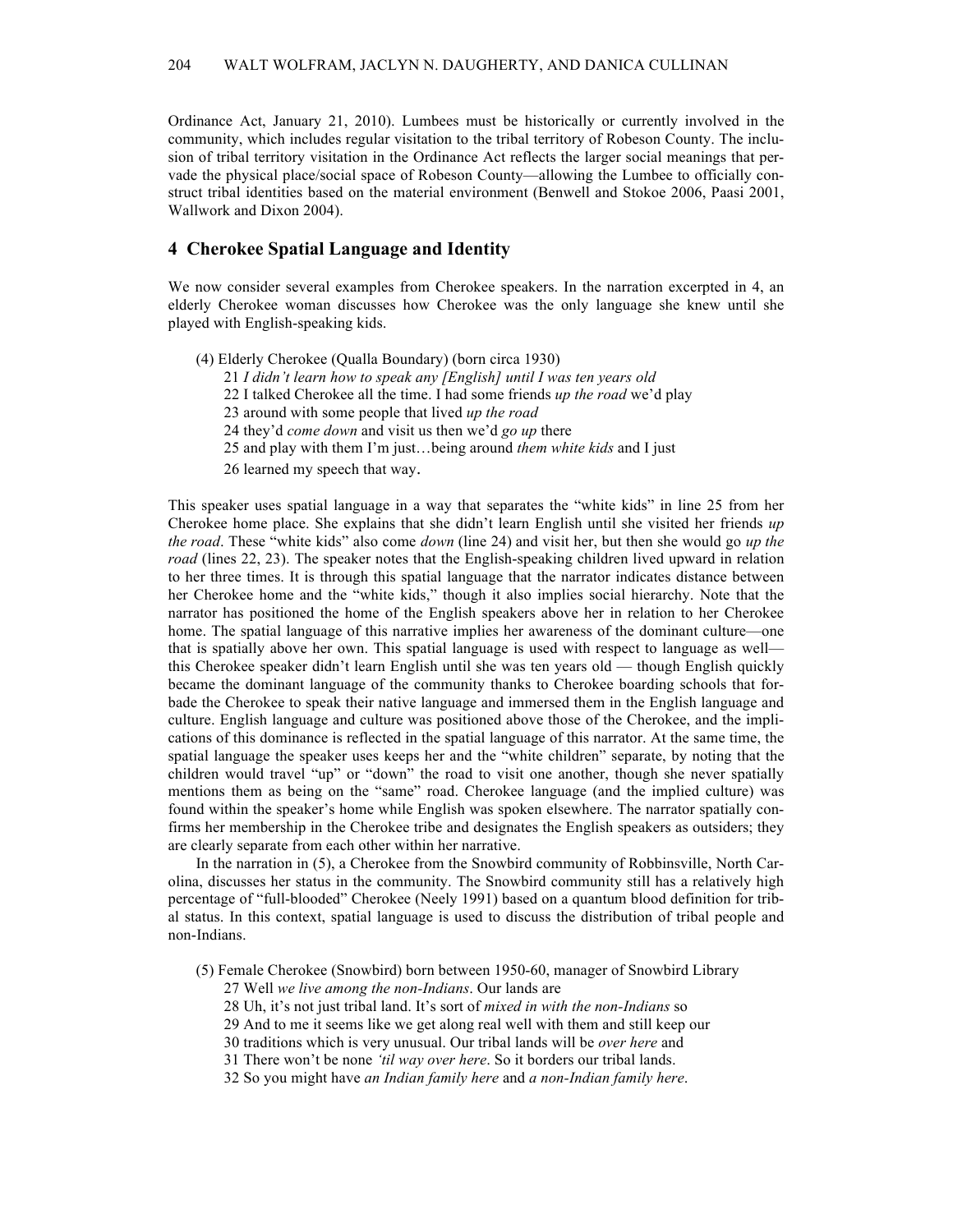The narrator notes that they "live among" (line 27) and are "mixed in" (line 28) with non-Indian peoples; however, the Cherokee tribal lands "will be over here" (line 30) and there will not be any "'til way over here" (line 31). As was the case with example  $(3)$ , this speaker uses spatial language to note a difference between the lands of the Indians and non-Indians. Note that the speaker makes this distance between the tribal lands significant by stating that some of the land will be "over here" (line 30), but there won't be any until "way over here" (line 31). This is paired with her observation that they live "among the non-Indians" (line 27) and the non-Indian land "borders [their] tribal lands" (line 31). Her choice of spatial deictics to note that the Cherokee live among the non-Indians — rather than the non-Indians living among the Cherokee — also implies a hierarchy; there is a clear awareness of the dominant culture through the speaker's description of the population as being "among" the whites. At the same time, the speaker considers the non-Indians as outsiders based on the difference between the "tribal lands." The narrator does not appear to be threatened by living near the non-Indians, though she notes that this is "very unusual." She mentions that they get along well with the outsiders because they still keep their traditions. Though her spatial language she creates a clear distinction in the mixing of Cherokee lands and non-tribal lands, this sharing of space does not appear to cause conflict between insider and outsider identities.

The boarding schools that were erected by the dominant European American culture stripped the Cherokee of their traditional culture and practices, and many Cherokee were punished for using the Cherokee language. As is described in (6), the inability to use the Cherokee language results in a loss of culture.

- (6) Female Cherokee (Qualla Boundary), teacher and Language Project Manager
	- 33 So not only was their language diminishing with this process but also, their
	- 34 culture. And they were taken *away* from their *home* and *put in boarding*
	- 35 *school* and some of them spent very little time with their parents and *in*
	- 36 *their homes* at that time. I think that it's important for the Cherokee people
	- 37 to know their language and to also know their culture. Language is culture,
	- 38 and without culture you don't belong.

The speaker in (6) uses spatial language to address how the Cherokee people have been spatially displaced in a way that has compromised their identity. The "home" in this passage (lines 34 and 36) is implied as a place where tribal members can exercise their culture and use their native language. When the tribe members were spatially displaced, "put in boarding school" (line 34) their identity was compromised because they spent little time with their parents and "in their homes" (lines 35 and 36). The boarding school is shown in this narrative as the site of transgression, where ascribing a displaced group identity (Sibley 1995) that contributed to the loss of the Cherokee language. As the narrator observes, when the language is lost, the culture is lost, and the culture defines group membership. This speaker places language and culture within the "home" space crucial to Cherokee group identity. The Cherokee's "shared sense of belonging" relies heavily on "locality," the Cherokee home, and is tied to "native tongue."

As indicated in (6), the Cherokee language is implicated in the construction of *Heimat* (Rohkrämer and Schulz 2009). From this vantage point, English is a threat against "Indian language," as noted by a Snowbird Cherokee in (7)

- (7) Female Cherokee (Snowbird) born in 1958, health worker
	- 39 and a lot of people says, "Well, *our Indian language*
	- 40 is not the first language in the United States."
	- 41 English is now. And if we let English take over then *our language*,
	- 42 then *our language* will die, you know?

In (7), the speaker notes the Cherokee's awareness of language loss by hypothetically quoting the larger Cherokee community and emphasizing the group's fear of language death. She highlights Cherokee group solidarity with terms like "our Indian language" and "our language" in lines 39 and 42, while also noting the dichotomy and threat of the oppositional language, English. This speaker also aligns group identity with the ability to speak the Cherokee language. For the speak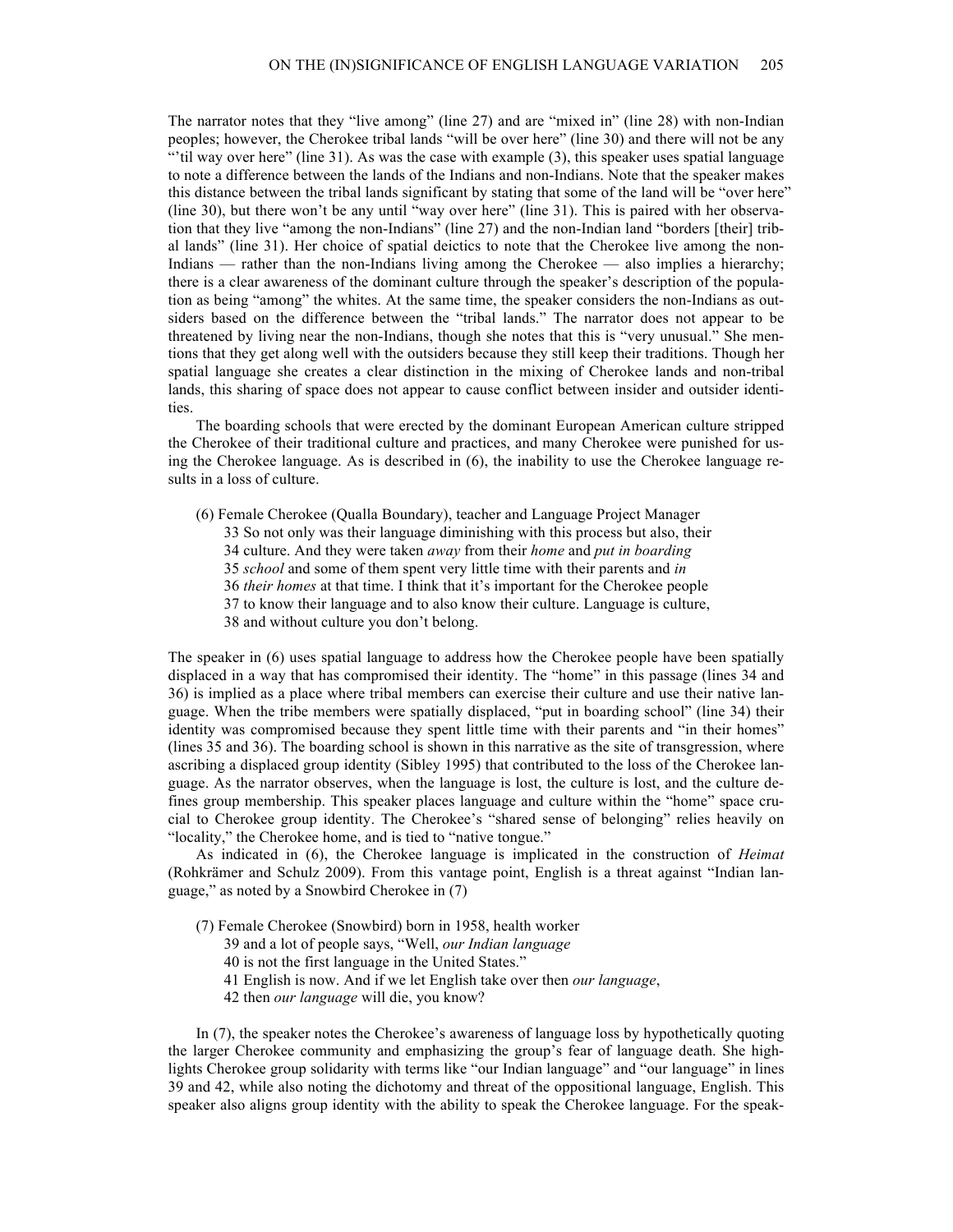ers in examples 8 and 9, the oppositional nature of the language of the dominant culture is crucial in maintaining a group identity (Sibley 1995).

This form of idealized group membership that has emerged with respect to English is one that is dichotomous: "Indian" versus "non-Indian" (Benwell and Stokoe 2006). Notwithstanding the group awareness of English and its dominance, Cherokee speakers in North Carolina have been recognized as having an English dialect that accommodates local Southern Highland norms. Unlike the distinct regional English dialect of the Lumbee, however, this regional dialect of English seems to play no role in Cherokee identity. Tyler Howe, a Historic Preservation Specialist with Eastern Band of Cherokee Indians, notes that the Oklahoma Cherokees have pointed out this dialect difference in the speech of the North Carolina Cherokees.

I've heard, Oklahoma Cherokees say that Cherokees of Cherokee, North Carolina or Snowbird, are the only Cherokees they've ever spoken with that have a Southern accent. So somehow the language here in the East has this twist of, it's Cherokee with a mountain accent. Now that's something you don't hear out in Oklahoma…the way they speak Cherokee is Cherokee with a mountain slash Southern accent.

#### Tyler Howe, North Carolina Language and Life interview, 2013

Howe notes that even in Cherokee, there is accommodation to the local European American English dialect. Our personal interaction with members of the Eastern Band of Cherokee within the Qualla and Snowbird groups supports the observation that they have accommodated the local highland regional variety. However, during our interviewing process, as well as in casual conversations with the Cherokee outside of the filming context, the English dialect of the Cherokee appears to play no role in marking their identity. Variation in English appears to be erased under the Indian vs. English language dichotomy presented above. As noted in (8), the notion of "dialect" appears to be reserved for Cherokee, not English.

- (8) Female Snowbird Cherokee born in 1953, Cherokee language teacher
	- 43 So, that's what we're trying to do is preserve,
	- 44 not just our dialect, because we've got *a lot of dialects even in Snowbird*,
	- 45 what we're trying to preserve is the old way of saying things in Cherokee.
	- 46 And that has *nothing to do with dialect*.
	- 47 That's just the way you say things.

Our questions to Cherokee interviewees about dialects during our documentary fieldwork and in other interactions were always interpreted as questions about Cherokee dialects, and the issue of varieties of English was never raised by Cherokees in our discussions about language. The focus of language identity by the Cherokee communities in both Snowbird and Quall Boundary rests on the preservation and revitalization of the Cherokee language. In the process, English language variation is erased. Even within Cherokee, where dialects are recognized (line 44), the issue of dialect differences — between residents of Qualla Boundary and Snowbird, and even the Oklahoma Cherokee — are minimized by comparison with the preservation of the Cherokee language.

#### **5 Conclusion**

The comparative differences between the Lumbee and Cherokee American Indians demonstrate how physical and phenomenological space play a role in the construction of insider and outsider identities. For the Lumbee, proximity to the physical and social place of Robeson County serves as a defining characteristic of group membership. Tribal status is linked to Robeson County in terms of traditional activity (segregated schools, churches, family, etc.) and membership on the tribal rolls is secondary to self-identification related to place. As noted, the Lumbee have no reservation land and their federal recognition is without entitlements. At the same time, their identity is strongly associated with the arbitrary boundary of a county within North Carolina. And in the absence of an identified ancestral language, their language identity is indexed by a unique English variety.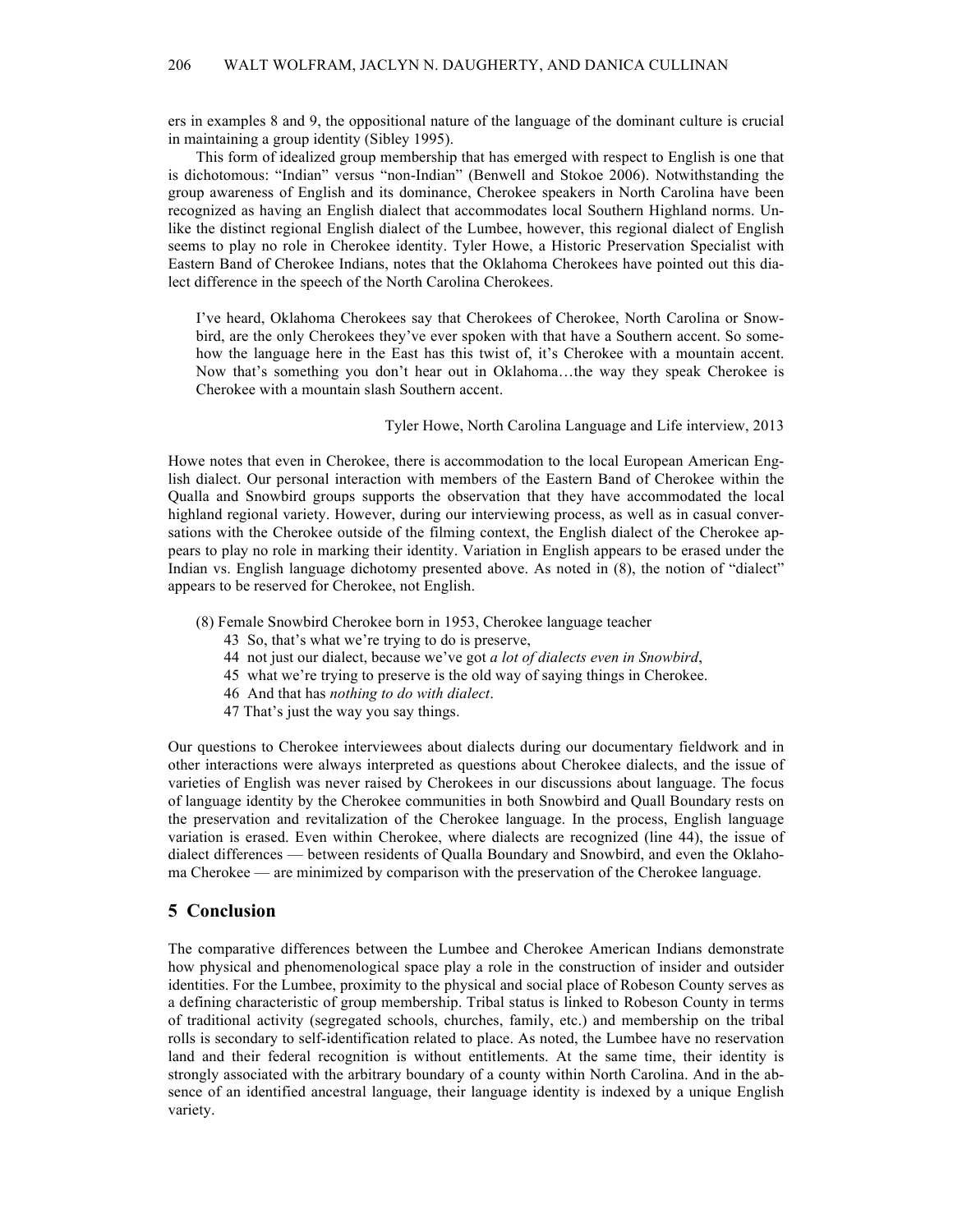In contrast, the Cherokee have a land trust that is interspersed with non-Indians and extends over different counties, including non-contiguous physical space. Though they identify a physical location (Kituwah) as a ritualistic cultural homeland, their identity is tied to blood quantum and, at one point, the tribal council even voted to use DNA to certify tribal status as a Cherokee. Furthermore, the Cherokee language is central to their group identity For both the Lumbee and the Cherokee, physical tribal spaces are imbued with social meaning, though the tribes differ in what values comprise their ideas of *Heimat* — be it native language, English language variety, or community involvement and connection to tribal space. "Place as location" and "place as meaning" are integrated and interactive; a physical place can carry social meaning, and social meaning can supersede physical region in defining group identity. In many respects, the Lumbee and the Cherokee represent extremes, from criteria for tribal status to how they view each other. In Table 1 we summarize some of the traits differentiating their relations to space, place, and language identity, along with other contrastive behaviors described in more detail in Wolfram and Reaser (2014) and Daugherty (2014).

| Eastern Band Cherokee (Qualla Boundary/           | <b>Lumbee (Robeson County)</b>                         |
|---------------------------------------------------|--------------------------------------------------------|
| Snowbird)                                         |                                                        |
| <b>Physical Space</b>                             |                                                        |
| Interspersed, fluid space, regional distribution, | Arbitrarily bounded county location, imagined          |
| designated land trust (reservation) space         | community, iconic physical status (Lumbee River)       |
| <b>Indian Identity</b>                            |                                                        |
| Established, definitional criteria for inclusion  | Self-reported identity, internal validation, appropri- |
| in tribal roll, "blood" quantum                   | ated homeland place, secondary tribal roll             |
| <b>Status of Non-Indians</b>                      |                                                        |
| Cultural others, generic, racialized white        | Racialized other, hierarchical black and white ethnic  |
|                                                   | group                                                  |
| <b>Status of Other Indian Group</b>               |                                                        |
| Alignment with dominant culture, opposition       | Non-oppositional, inclusion of Cherokee, feeling of    |
| to federal recognition of Lumbee                  | betrayal by Cherokee                                   |
| <b>Role of Language Variety</b>                   |                                                        |
| Exclusive association of discrete, endangered     | Indexical English language variety, localized ethno-   |
| language, erasure of English dialect in opposi-   | linguistic variety, sociopolitical fusion of dialect-  |
| tional language-talking Indian vs talking         | language                                               |
| white                                             |                                                        |
| <b>Internal Perception of Homeland Variety</b>    |                                                        |
| Overt prestige, exclusive symbolic capital of     | Covert prestige, ambivalent cultural capital, Indian   |
| heritage<br>language revitalization<br>language,  | identity countered with linguistic subordination       |
| movement                                          |                                                        |
| <b>External Perception of Homeland Variety</b>    |                                                        |
| Iconic language-culture connection, erasure of    | Ambiguous localization of dialect, linguistic subor-   |
| English language variation                        | dination                                               |
| <b>Language and Dialect</b>                       |                                                        |
| Dialect and language discretely bounded,          | Language and dialect fused socio-politically, "Lum-    |
| "Cherokee Language," "English Language"           | bee Language"                                          |

Table 1: Cherokee vs. Lumbee Differences related to space, place, and language identity.

Our comparison illustrates how physical and phenomenological space interact in varied ways in the construction of a homeland community; including the role of language and dialect (Johnstone 2004, 2013). We have seen that "place as location" and "place as meaning" are integrated and interactive. Meaning may be emplaced in physical region but it can also supersede it. Furthermore, our comparison illustrates that a dynamic, critical historical perspective, and interactive discourse are critical to the perspective of *Heimat* in language variation. In the process, we have demonstrated that the examination of narratives and interactive discourse are crucial in understanding sociolinguistic communities, and that these interpretive forms of ethnographic study are complementary to the quantitative study of language variation.